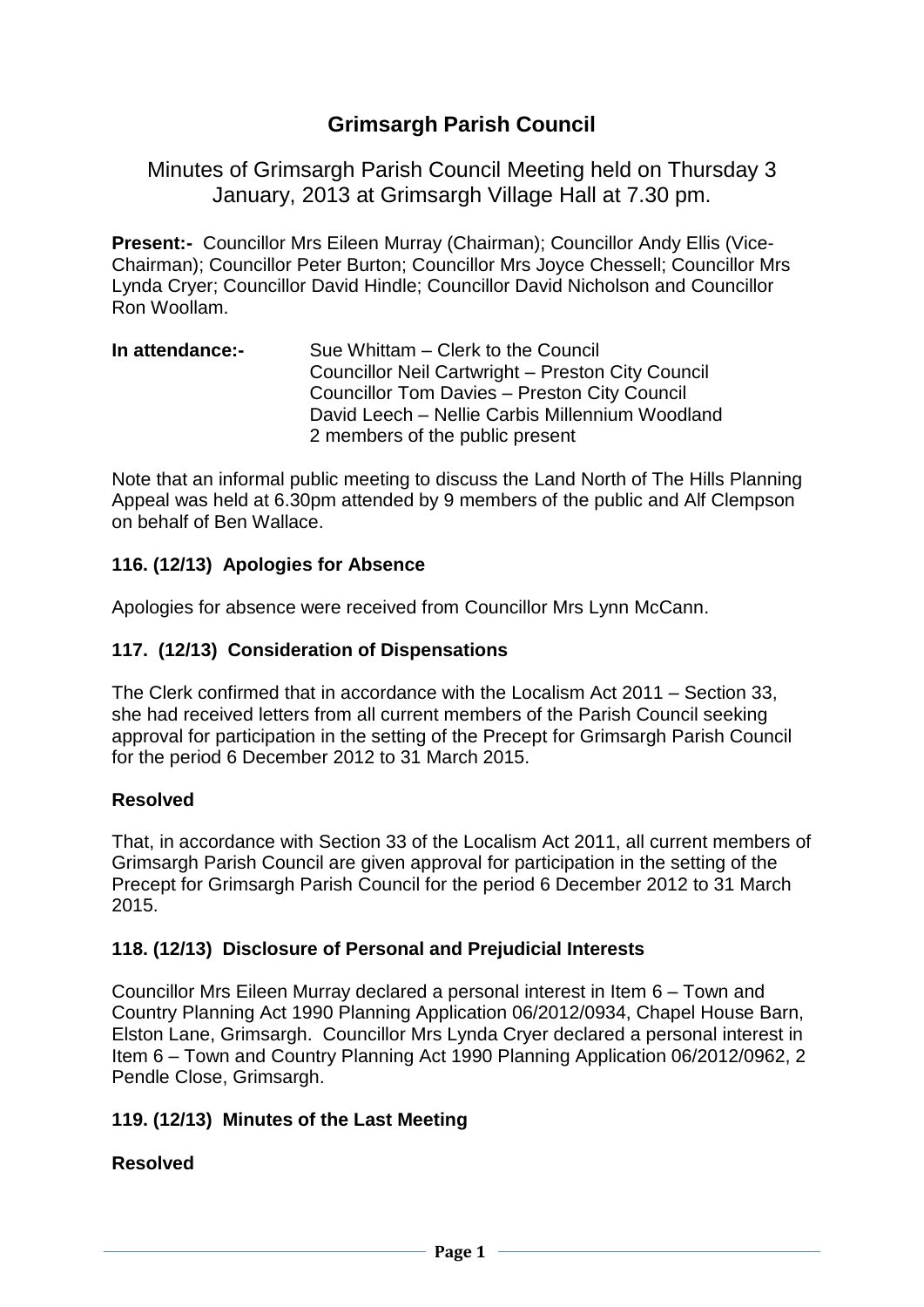That, the minutes of the Parish Council meeting held on 6 December, 2012 be approved as a correct record and signed by the Chairman.

With the agreement of the Parish Council the Chairman brought forward the item on Town and Country Planning Act 1990 as members of the public were present at the meeting and wished to make representations to the Parish Council.

## **120. (12/13) Town and Country Planning Act, 1990**

(Councillor Mrs Eileen Murray declared a personal interest in Item 6 – Town and Country Planning Act 1990 Planning Application 06/2012/0934, Chapel House Barn, Elston Lane, Grimsargh. Councillor Mrs Lynda Cryer declared a personal interest in Item 6 – Town and Country Planning Act 1990 Planning Application 06/2012/0962, 2 Pendle Close, Grimsargh).

The Parish Council gave consideration to the following Planning Applications:-

| 06/2012/0962 | $\blacksquare$           | 2 Pendle Close, Grimsargh. Erection of first floor<br>extension to side of dwelling and provision of additional<br>hardstanding within front garden.  |
|--------------|--------------------------|-------------------------------------------------------------------------------------------------------------------------------------------------------|
| 06/2012/0934 | $\overline{\phantom{a}}$ | Chapel House Barn, Elston Lane, Grimsargh. Erection of<br>detached garage/utilities room following demolition of<br>existing outbuilding and shelter. |

With regard to Planning Application 06/2012/0962 two members of the public had come along to the meeting to raise their concerns about the application. A member of the public informed the Parish Council that there were covenants on the properties preventing any hardstanding on the front gardens. Councillor Mrs Cryer was aware that the property had already increased the size of their drive and concern was expressed about surface water run- off as the Parish Council were already aware of flooding issues in that area.

Councillor Mrs Joyce Chessell asked how much attention would the Planning Department take of the covenants on the properties and Councillor Neil Cartwright explained that covenants were irrelevant with regard to Planning Policy and were usually used as a selling aid for the developers to sell houses.

Councillor Andy Ellis said that everyone seemed concerned about the driveway but the actual extension to the house appeared to be fine. The driveway would not be in keeping with area and would add to the flooding issues.

Taking into account the concerns raised by local members of the public and the ongoing flooding issues in the area the Parish Council agreed to object to this Planning Application. The Chairman, Councillor Mrs Eileen Murray thanked the two members of the public for attending the meeting.

The Parish Council discussed Planning Application 06/2012/0934 and agreed that they had no objections to this application.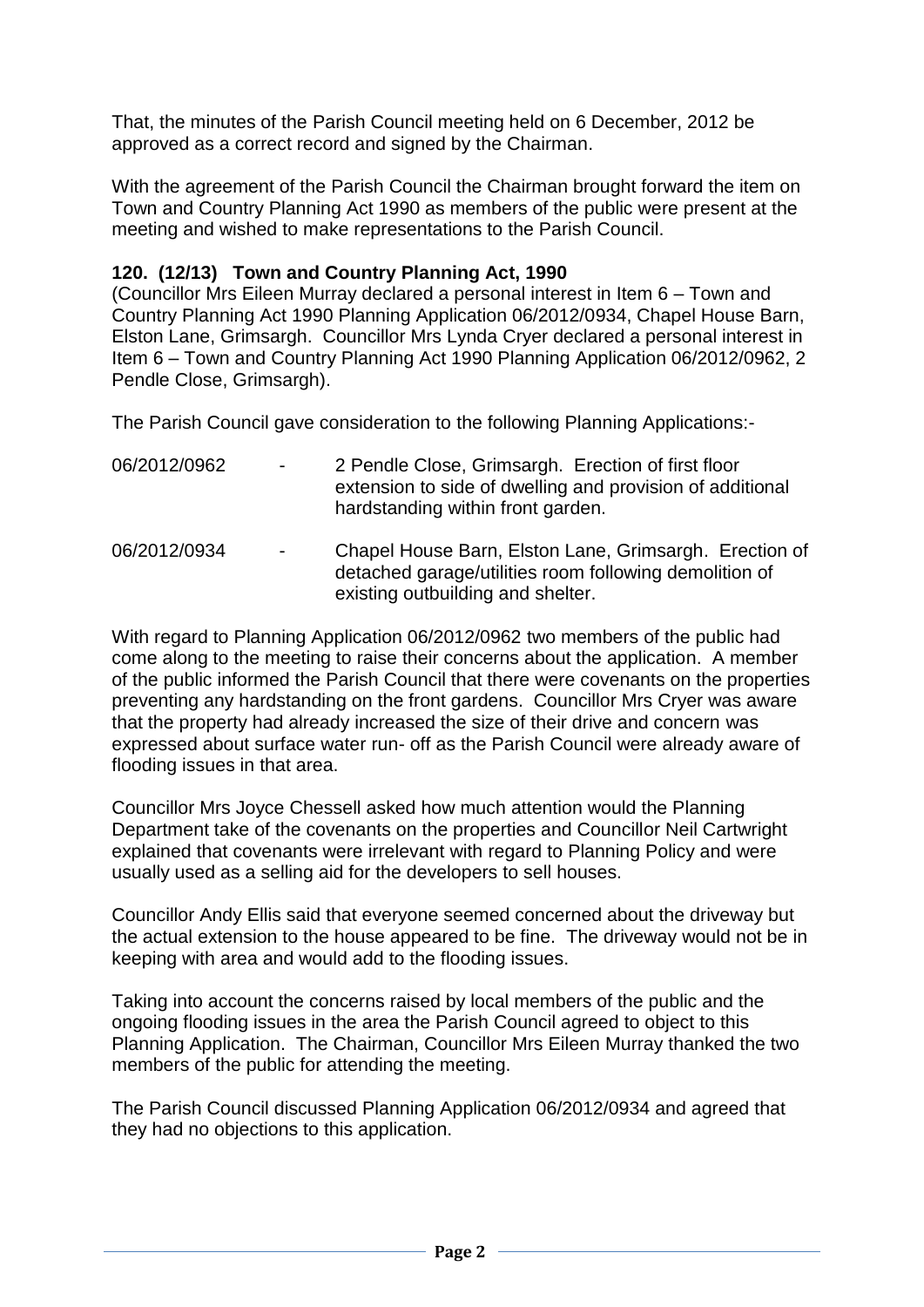With regard to the public meeting held earlier this evening to discuss the appeal against the proposed development for the Land North of The Hills, the Parish Council were encouraged by the support from local residents. Many of whom intended attending the Planning Inquiry. The Chairman, Councillor Mrs Eileen Murray together with Councillor David Hindle outlined their draft presentation to the Planning Inspector. The Parish Council supported their draft statements as presented but noted that some minor changes still had to be made to them.

## **Resolved**

1) That the Parish Council had no observation to make in respect of Planning Application 06/2012/0934.

2) With regard to 06/2012/0962, 2 Pendle Close, Grimsargh, The Parish Council agreed to object to this Planning Application as they felt that the hardstanding area as proposed was not in keeping with the area and they were also aware of current flooding issues around this close and agreed that the hardstanding would add to the problems with surface water flooding.

With the agreement of the Parish Council the Chairman brought forward the item on Nellie Carbis Millennium Woodland as David Leech had come along to the meeting to discuss this with the Parish Council.

### **121. (12/13) Nellie Carbis Millennium Woodland**

Councillor Ron Woollam welcomed David Leech to the meeting and explained to the Parish Council that David had come along to the meeting to discuss the Nellie Carbis Millennium Woodland and to look at the short and long term plans for the woodland.

Councillor Ron Woollam explained that the Parish Council wished to keep the woodland to a high standard that could be enjoyed by a variety of users but we had to look carefully at the health and safety and management of the woodland.

David circulated a copy of the action plan prepared in conjunction with Steve Hutson and asked what had changed as he understood that the "Group" was a legally established body. The Chairman, Councillor Mrs Eileen Murray explained that nothing had changed as such but the Parish Council wanted to ensure that all responsibilities were clearly defined and the Parish Council had confirmed the Nellie Carbis Millennium Woodland as a Working Group of the Parish Council at their last Annual General Meeting.

Councillor Mrs Joyce Chessell explained about public liability and how FoGG was organised. However Preston City Council owned the Village Green whereas the Parish Council owned the woodland and therefore had ultimate responsibility.

David Leech said it was difficult to find people to be involved with the woodland and to raise funds for work that needed carrying out. Councillor Peter Burton referred to the Princes Trust but forward planning was needed for specific projects.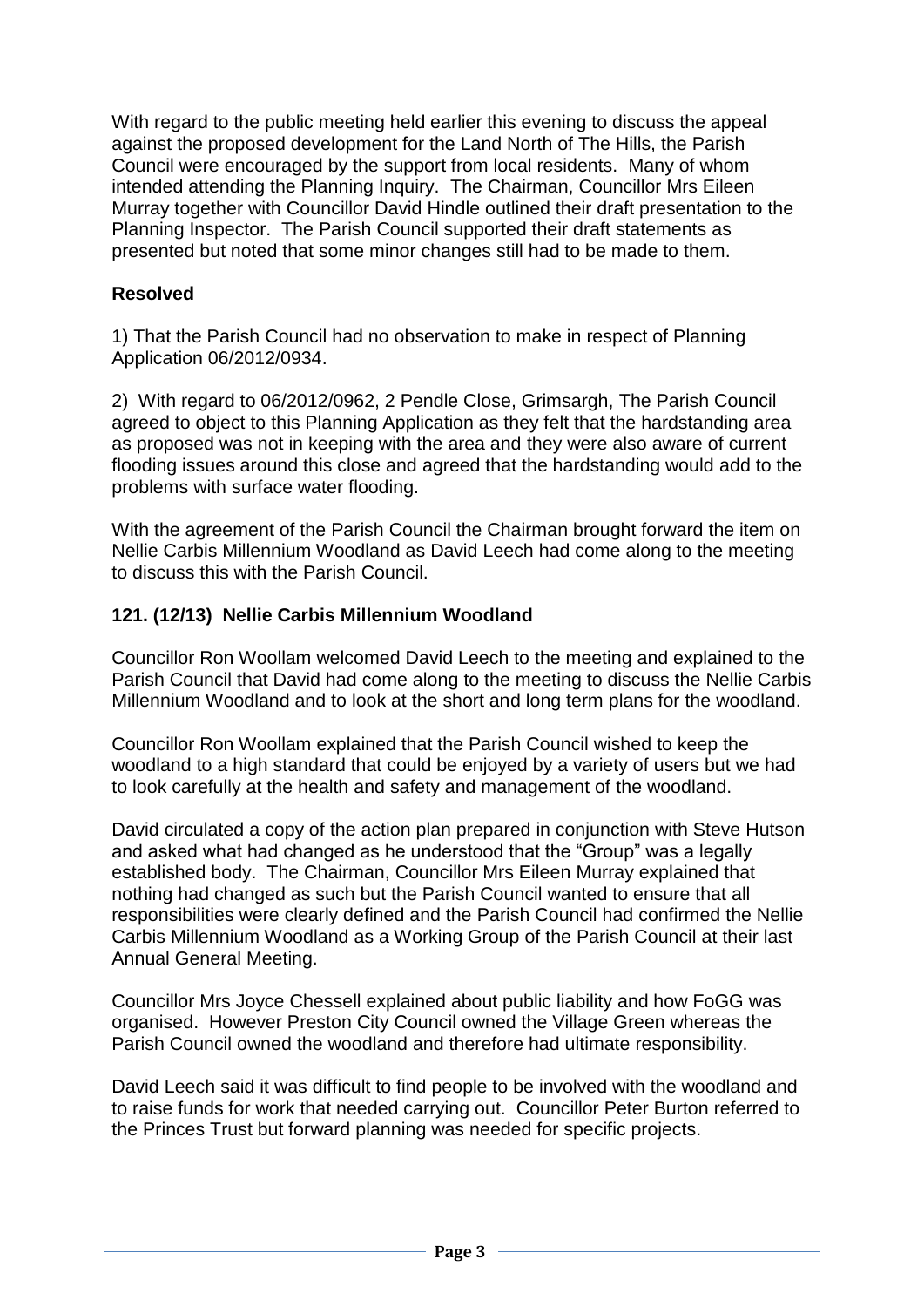David Leech explained that he had restored the board at the entrance to the woodland and that the sign was being repainted by Jim Ashcroft at a cost of £140. All agreed this was a good price and value for money. Reference was made to a previous annual grant from the Parish Council and works that needed doing on the paths.

Councillor David Hindle thanked David Leech for all his work done on the woodland and all appreciated the time David and Steve had given. The Chairman thanked David for attending and explained that the Parish Council would be looking at the woodland and what needed to be done to preserve it.

It was agreed that the Chairman, Councillor Mrs Eileen Murray, the Clerk, Councillor Ron Woollam and Councillor David Hindle would meet together to look at the woodland and report back to the Parish Council.

## **122. (12/13) Adjournment for Public Participation and Policing Issues**

As the police were not present at the meeting and members of the public had been given permission to speak under relevant items there were no further matters to discuss under public participation.

## **123. (12/13) Friends of Grimsargh Green (FoGG)**

Councillor Mrs Joyce Chessell gave an update to the Parish Council on the work of FoGG. She explained that the height restriction barrier was now in place and she had a key to the barrier. The Clerk confirmed that she also had a key and that service users of the village green had also been provided with keys.

Councillor Ron Woollam asked if maybe a small hedge would look better at the end of the barrier to finish it off, and maintenance of the hedge could be added to the Lengthsman's duties. After discussion it was agreed that the Parish Council would wait until the works had finished before deciding if a hedge was necessary. They did however agree that the barrier should be painted black.

With regard to the Queen Elizabeth II celebration on the village green, Councillor Mrs Joyce Chessell said that sports games/old fashioned games had been suggested to celebrate the event. FoGG were looking at late April or early May for the event but the FoGG meeting would be held next week when it would be discussed further.

Councillor Andy Ellis asked about the tree work on the village green and Councillor Mrs Chessell confirmed that this was still ongoing. It was noted that the dog bin had still not been put in place but was on the Park's Department list of things to do.

## **Resolved**

That the report is received and noted.

## **124. (12/13) Report from the Conservation Area Status Working Group**